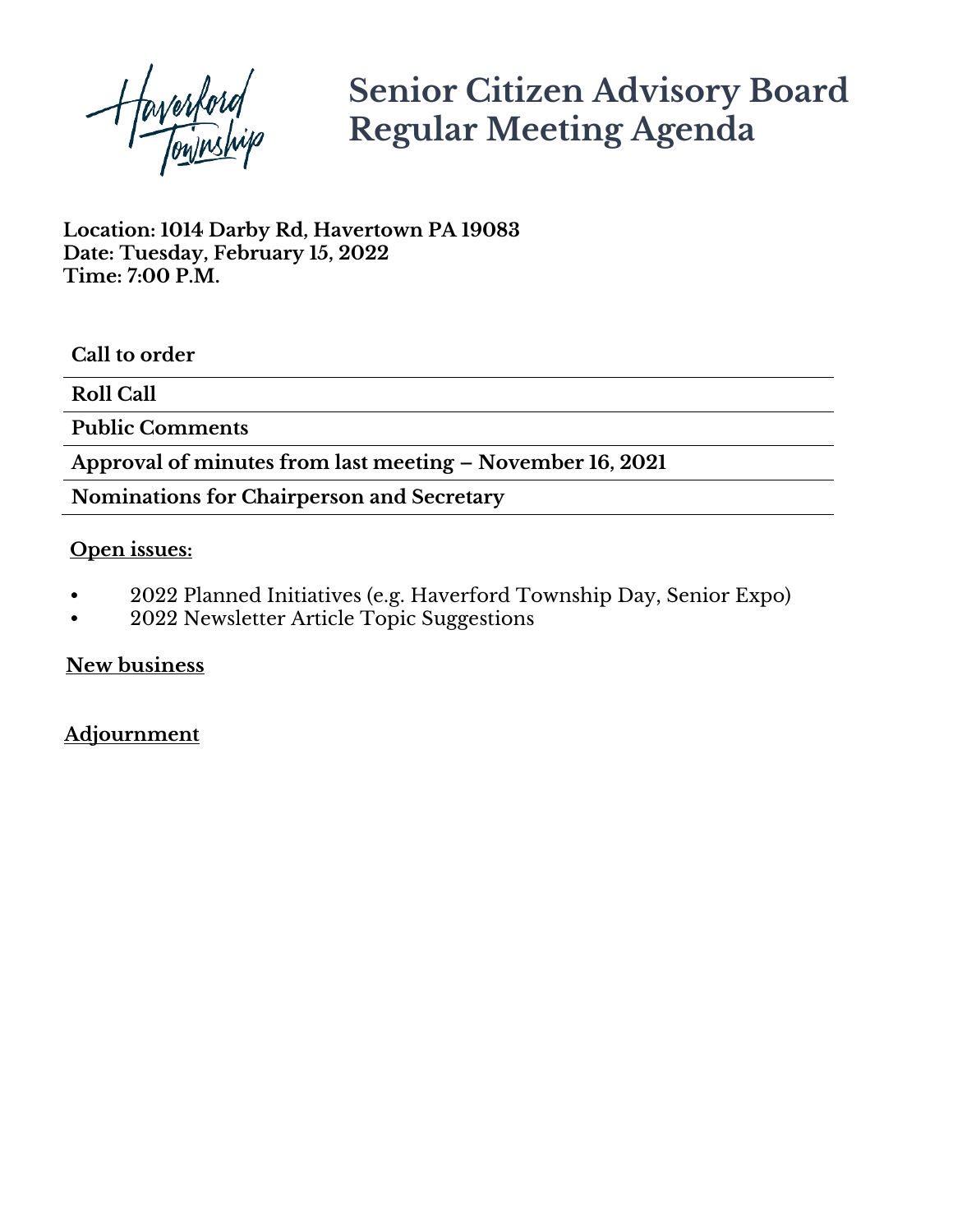Haverford

## **Senior Citizen Advisory Board Regular Meeting Minutes**

**Location: 1014 Darby Rd, Havertown PA 19083 Room: B&C** supplemented via Zoom **Date: Tuesday, February 15, 2022 Time: 7:00 P.M.**

**Call to order:** Ms. Cuthbertson called the meeting to order at 7:00pm

**Roll Call: T**he following members as "present": Christine McLaughlin (Ward 2), Margaret Lang (Ward 3), Peggy Murr (Ward 4), Jan O'Rourke (Ward 5), Diane Amadio (Ward 7), Rita Waters (via Zoom) (Ward 8), Scott Selkowitz (Ward 9), Dr. Carla Rodgers (At-Large Member), Victor Barsky (At-Large Member) and Aimee Cuthbertson, Assistant Township Manager. Representatives from Wards 1 and 6 are still to be appointed. Board liaisons, Commissioners Hart and Forste-Grupp sent their regrets that they were unable to attend due to schedule conflicts and at-large member, Dr. David Lee also sent his regrets that he was unable to attend.

#### **Public Comments: n/a**

Ms. Cuthbertson welcomed everyone to the meeting and all members introduced themselves to the group. Ms. Cuthbertson made a Motion to adopt the November 16, 2021 meeting minutes. Ms. O'Rourke made two amendments amending reference to "2022" as opposed to "2023" in regards to possible goals for a senior expo. Revisions were accepted and Motion passed to adopt minutes (as amended) by way of a voice vote.

Nominations were taken for Chairperson with Mr. Barsky nominating Mr. Selkowitz. Mr. Selkowitz accepted the nomination and all members voted to the affirmative by way of a voice vote.

There was an exchange of ideas and possible goals for the year noting the following:

Discussion on ElderNet: Ms. Cuthbertson provided a bit of history on building a relationship with ElderNet and all members were in favor of the Township staff continuing in its due diligence regarding a formal relationship and funding. All members feel that there is a real need for more senior services and that ElderNet can be the mechanism to provide those services to our residents. There is still some concern about duplication of services between Surrey & ElderNet so additional information needs to be obtained to differentiate the two organizations. The federally